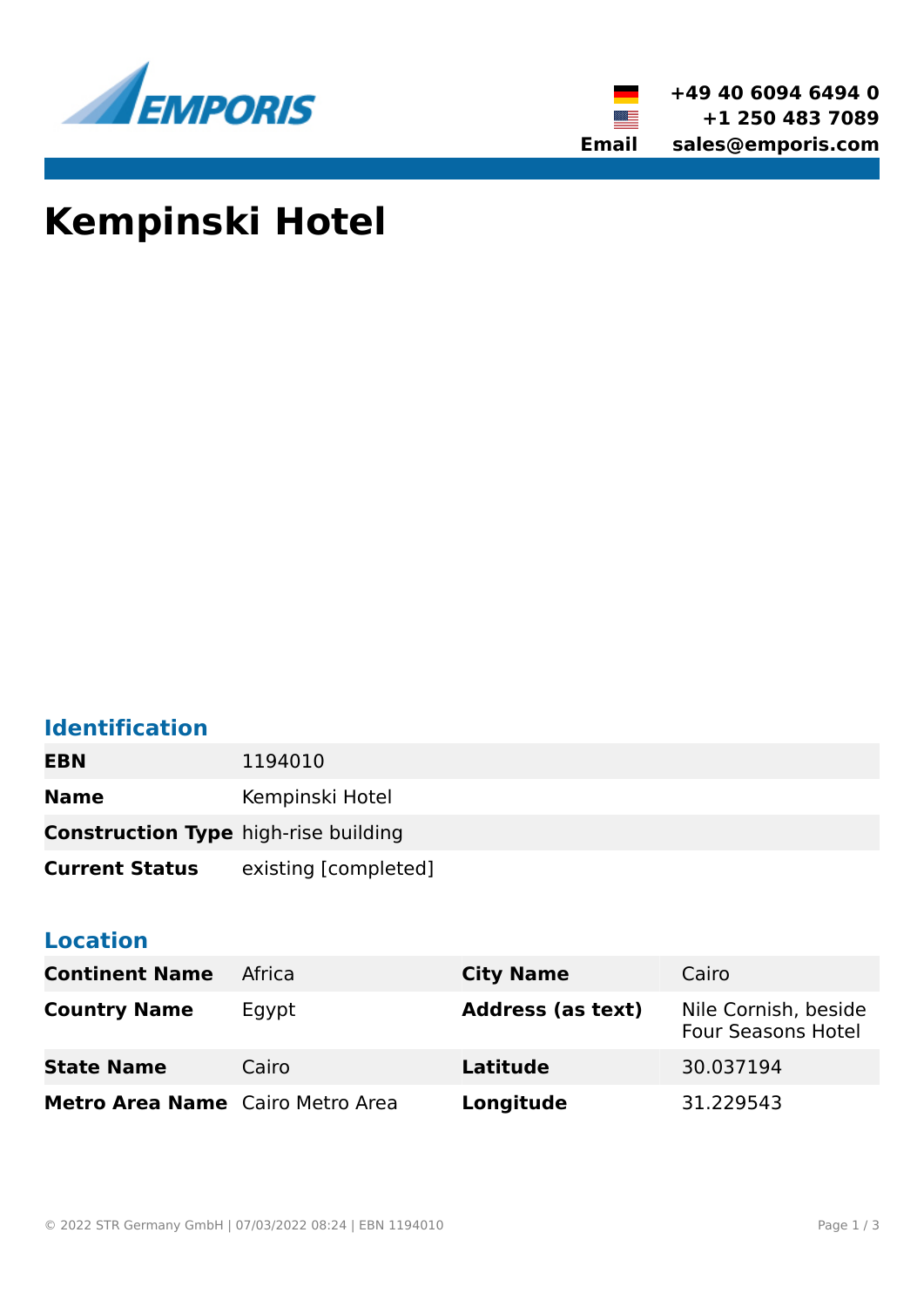

#### **Description**

| <b>Facade Material</b>     | glass<br>marble |           | <b>Main Usage</b>          | hotel |  |  |  |
|----------------------------|-----------------|-----------|----------------------------|-------|--|--|--|
| <b>Facade Color</b>        | light green     |           |                            |       |  |  |  |
| <b>Spatial dimensions</b>  |                 |           |                            |       |  |  |  |
| <b>Height (estimated)</b>  |                 | 136.24 ft | <b>Floors (overground)</b> | 12    |  |  |  |
| <b>Years and costs</b>     |                 |           |                            |       |  |  |  |
| <b>Year (construction)</b> |                 |           |                            | 2010  |  |  |  |
| end)                       |                 |           |                            |       |  |  |  |

### **Need additional information? Contact us now!**

Phone **+49 40 6094 6494 0<br>
Phone <b>+1 250 483 7089** Phone **+1 250 483 7089** Email **<sales@emporis.com>**

Hamburg 09:00 am - 07:00 pm<br>New York 03:00 am - 01:00 pm New York 03:00 am - 01:00 pm<br>Tokyo 04:00 pm - 02:00 am 04:00 pm - 02:00 am